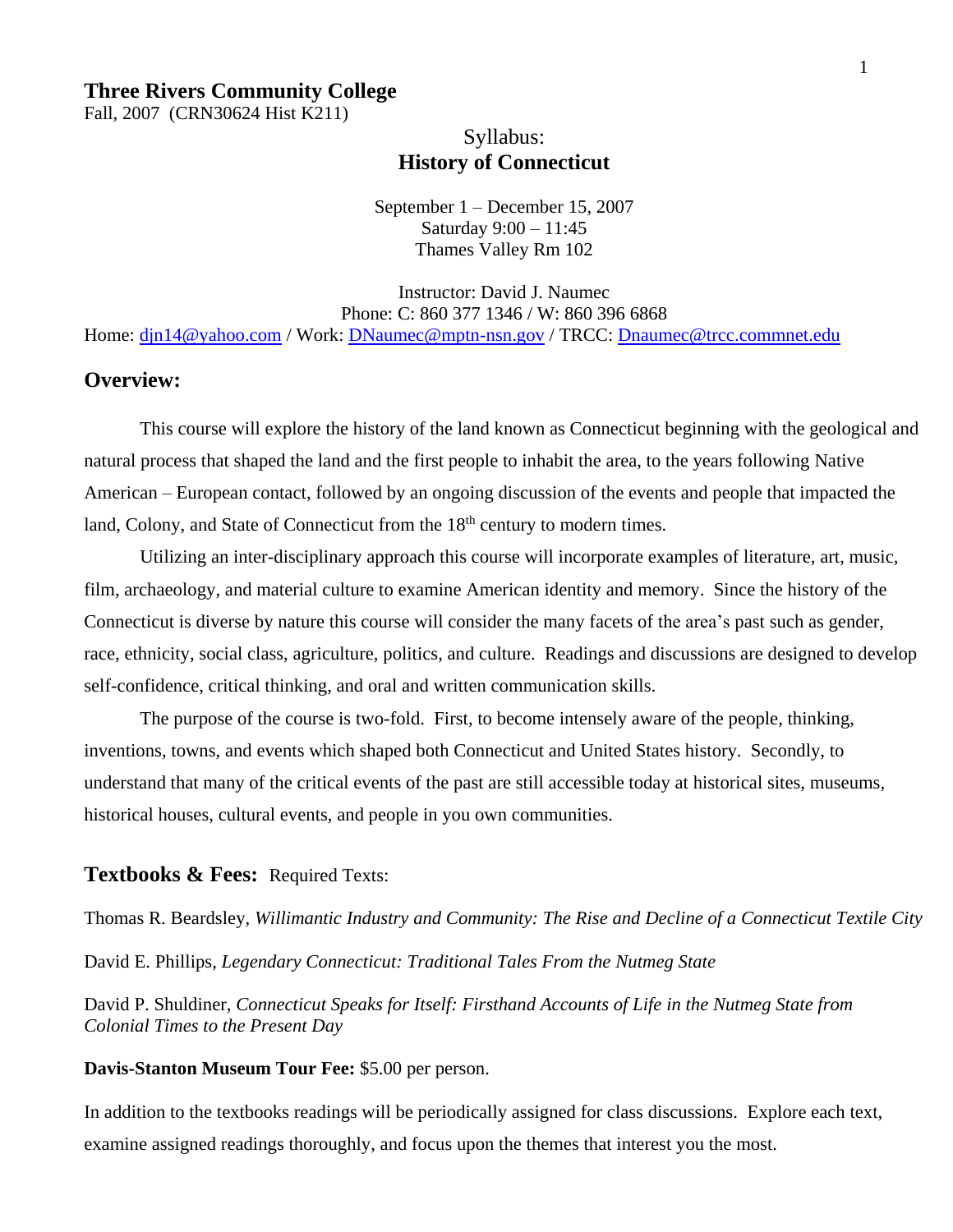# **Requirements:**

Typically the first half of class will consist of a lecture / presentation. The second half will be devoted to discussion based on assigned readings. Field Trips and Guest Speakers will be a regular part of the program.

**I Midterm & Final Exams**: There will be two exams: Midterm Final Exam Exams will consist of short answer, short essay section, as well as an essay section.

Students are allowed a one-page aide during the exams. A brief review will be given prior to each exam.

## **II Class Assignments**

There will be a series of assignments that will be periodically assigned. This will include

- $\triangleright$  CT Map Quiz
- $\triangleright$  Local History & Culture Fair project
- $\triangleright$  Response papers to assigned readings

## **III Oral History Assignment**

- $\triangleright$  This is a two part assignment consisting of a paper and presentation based on an oral interview conducted by you!
- You must conduct **at least one interview** with an individual who has recollections of one of the following events:
	- o The Great Depression
	- o World War II
	- o The Cold War
	- o The Civil Rights Movement
	- o The Space Race
	- o Vietnam
- Based upon the results of your interview**, conduct additional research** to elaborate on some experiences of the individual you interviewed and the greater historical events of the time. [Eg: Your subject recalls feeling excited watching a man walking on the moon. In addition to their recollections discuss how that event was part of a larger push during the Cold War to beat the USSR to the moon, discuss how it was a matter of national pride, etc.]
- $\triangleright$  This interview will serve as the basis of a paper
	- o The paper should be between 5 to 10 pages long….no less than 5…no more than 10! [Cover Pages, Index, Bibliography, Appendix…do not count as pages!]
	- o You must use a minimum of 3 sources only one of which may be from internet sources. Use the Internet to your advantage to direct your research & to locate sources.
	- o Carefully check the sources used in the material you find on the net to ensure accuracy!
- $\triangleright$  Use the college library and your local libraries!

**Note:** Oral History Assignment should be written with MLA documentation, which includes footnotes and a bibliography. If you have not written a college level research paper before and you are unsure about MLA consult: <http://library.osu.edu/sites/guides/mlagd.php> and the TRCC Librarians.<sup>1</sup>

The paper will be double-spaced, in a standard 12 point Times New Roman font, using standard 1-inch margins. The final copy will be simply stapled together with page numbers. On the day the papers are due each student will give an overview of their topic, research, and findings.

 $\overline{a}$ <sup>1</sup> Naumec, David, *Three Rivers Community College History I Syllabus.* Scotland, CT: Naumec Press, 2007. Page 2.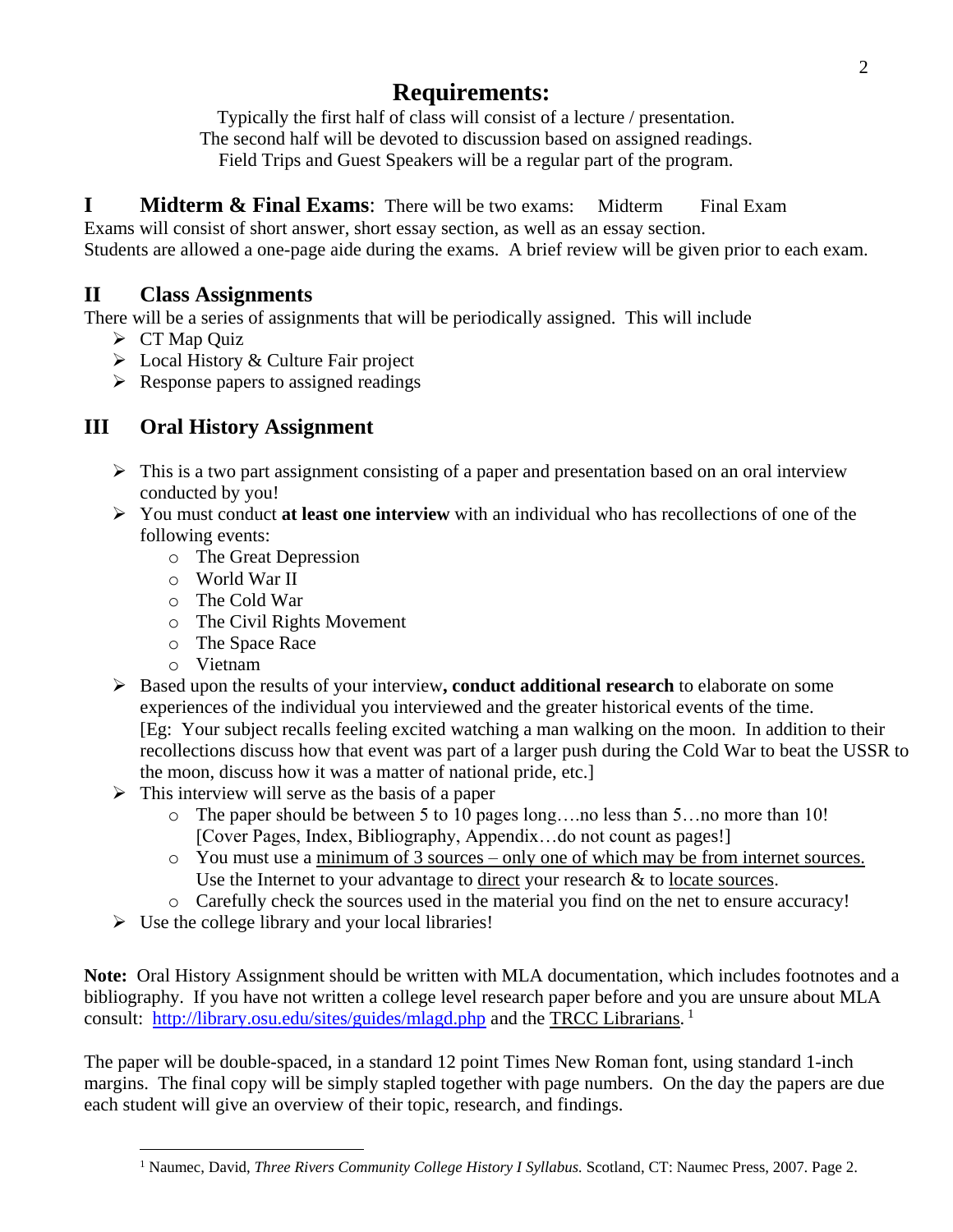## **Grading, Evaluation, and Attendance**

| Midterm Examination:           | 15% of final grade |
|--------------------------------|--------------------|
| Final Examination:             | 15%                |
| Class Assignments              | 20%                |
| <b>Oral History Assignment</b> | 25%                |
| Class participation:           | 25%                |

Attendance in class and on trips will be factored into the Class Participation aspect of the grading policy. Ask questions, debate points, and join the conversation, as this will reflect favorably on your final grade!

### **Attendance**

Four unexcused absences are allowed [25% of classes], not counting college cancellations or my own absences.

Every unexcused absence thereafter will be a drop in your grade. [i.e. B + to B for one, B + to B- for two, etc.]

#### **College Withdrawal Policy**

A student who finds it necessary to discontinue a course MUST complete a withdrawal form obtained from the Registrars Office. Students may withdraw from class anytime during the first ten weeks of the semester without being in good standing or obtaining prior permission of the instructor. After that period, a student wishing to withdraw must obtain written authorization of the instructor to receive a "W" grade for the course. Students, who fail to properly withdraw, and discontinue coming to class, will be assigned an "F" grade. Eligibility for refund of tuition is based upon date of withdrawal when received by the registrar. Verbal withdrawals will not be accepted.

#### **Learning Disabilities Statement**

If you have a hidden or visible disability that may require classroom or test-taking modifications, please see the professor as soon as possible. If you have not already done so, please be sure to contact the registrar's office to register.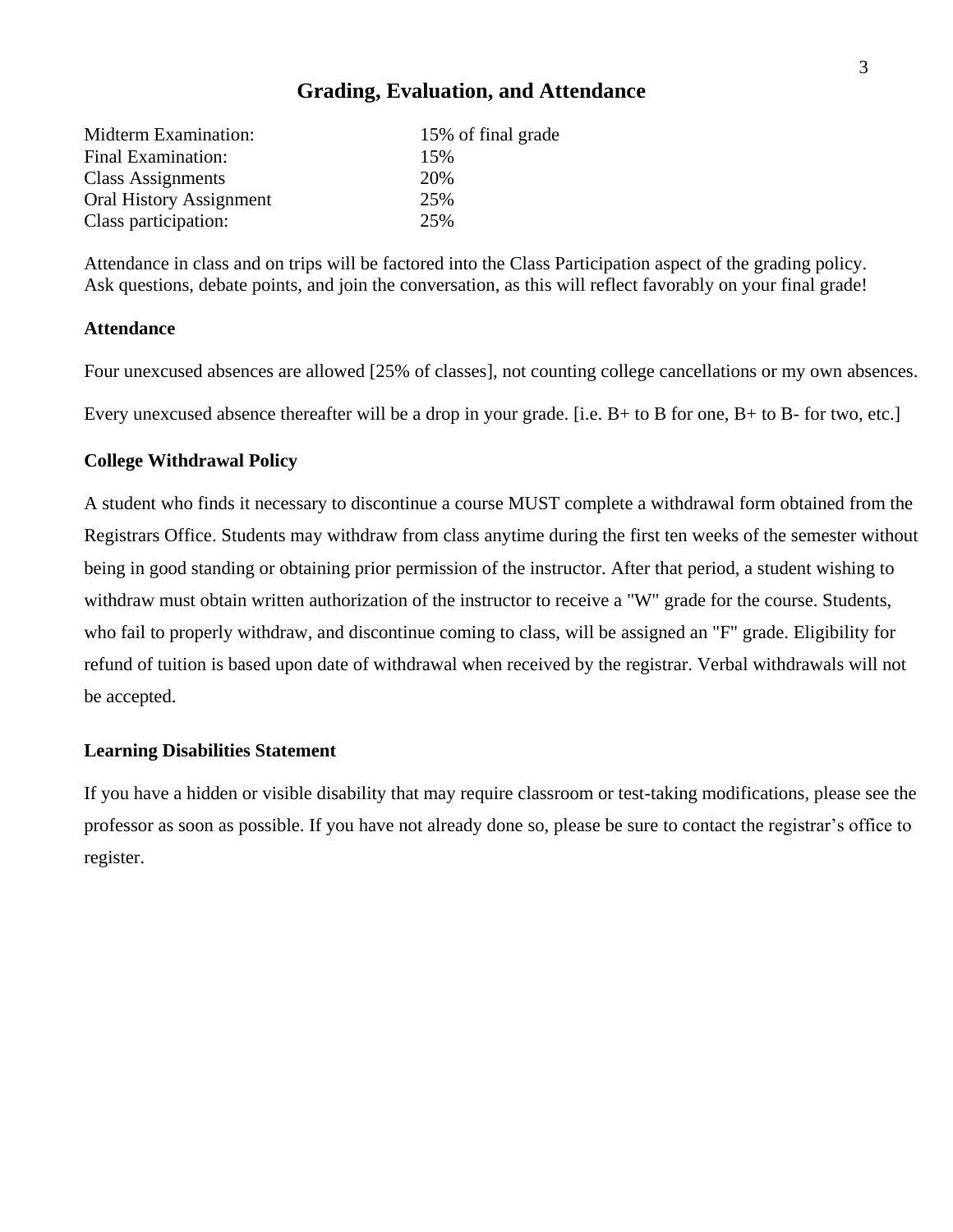|             | <b>Class Schedule</b> | Note: The exam and research paper dates are final.                                                                                                                                                                                                                      |
|-------------|-----------------------|-------------------------------------------------------------------------------------------------------------------------------------------------------------------------------------------------------------------------------------------------------------------------|
| <b>Date</b> |                       | <b>Class</b><br><b>Assignments</b>                                                                                                                                                                                                                                      |
| 1.          |                       | <b>September 1</b> Syllabus & Course Introduction<br>-What is History?<br>-The Connecticut, Qui Transulit Sustinet, & New England<br>-Connecticut geography, counties, towns, $&$ communities                                                                           |
| 2.          |                       | <b>September 8</b> The First Settlers – Southern New England from the Paleo-lithic to Contact<br>Field Trip: Mashantucket Pequot Museum, Mashantucket, CT<br>Guest Speaker: Dr. Kevin McBride - Professor of Anthropology, UConn<br>Director of Research, Pequot Museum |
|             | Bell:                 | The Face of Connecticut Pgs. 166-174                                                                                                                                                                                                                                    |
|             | Dincauze:             | Pequots of Southern New England,<br>$Ch 2 - A$ Capsule Prehistory of Southern New England<br>Ch $3$ – The Pequots in the Early Seventeenth Century Pgs. 19-47                                                                                                           |
|             | Legendary CT:         | The Moodus Noises / East Haddam Pgs. 199-203<br>The Black Fox of Salmon River / East Haddam Pgs.256-258<br>The Nipmuck Fishing Fires / Thompson Pgs.273-275<br>Legends of Lake Alexander / Killingly Pgs.276-278<br>Lillinonah's Leap / New Milford Pgs.279-282         |
|             | Shuldiner:            | Preface Pgs.XI-XIV<br>The First Immigrants Pgs.25-28<br>Gladys Tantaquidgeon Pgs.231-234                                                                                                                                                                                |
| 3.          | September 15          | English - Pequot War 1636 - 1638 / Puritan Connecticut: 1640 - 1720<br><b>Map Quiz</b>                                                                                                                                                                                  |
|             | Bushman:              | Preface Pgs.IX-X<br>Part One: Society in 1690 / II The Town and the Economy Pgs.22-38                                                                                                                                                                                   |
|             | Cave:                 | The Pequot War, Pequots and Puritans Pgs.69-72, 98-103, 117-120                                                                                                                                                                                                         |
|             | Legendary CT:         | Uncas / Norwich Pgs.98-102<br>Sachem's Head / Guilford P.133<br>"First Lady of Connecticut" / Wethersfield Pgs.102-103<br>Brides Brook / East Lyme Pgs.119-120                                                                                                          |

4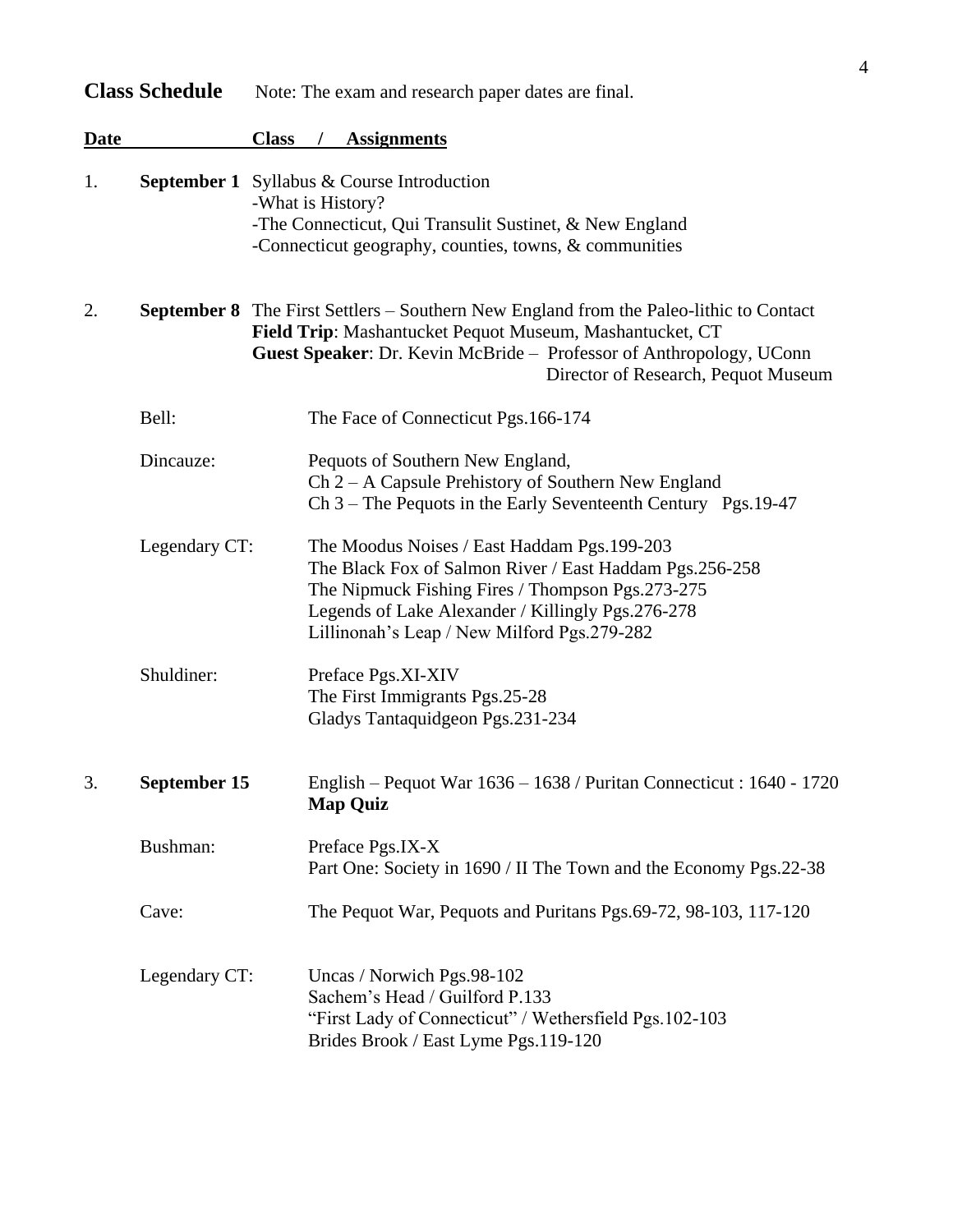|    |                    | 5                                                                                                                                                                                                                                                                              |
|----|--------------------|--------------------------------------------------------------------------------------------------------------------------------------------------------------------------------------------------------------------------------------------------------------------------------|
| 4. |                    | <b>September 22</b> Connecticut Growing & Trading: Farmers, Traders, and Mariners: 1730 – 1830<br>Guest Speaker: Robert Walsh - TRCC Reference & Instruction Librarian                                                                                                         |
|    | Bushman:           | Part Three: Money, 1710-1750 / VIII East versus West Pgs.122-134                                                                                                                                                                                                               |
|    | Legendary CT:      | The Rev. Bulkley's Advice / Colchester Pgs. 104-105<br>The Charter Oak / Hartford Pgs. 136-141<br>The Phantom Ship of New Haven / New Haven Pgs.172-174<br>The Atlantic's Bell / New London Pgs.204-207                                                                        |
|    | Shuldiner:         | The Diary of Joshua Hempsted Pgs.95-105<br>George Bartholomew Pgs. 107-110                                                                                                                                                                                                     |
| 5. |                    | September 29 The Connecticut African, Indian, and Yankee: 1640 - 1940<br>Field Trip: Davis - Stanton Homestead Museum, Stonington, CT<br>$2:00 \text{pm} - 4:00 \text{pm}$ [\$5 Donation]<br>Guest Speaker: Mr. Whit Davis – Director, Davis – Stanton Farm & CT Yankee        |
|    | African to Yankee: | Life and Adventures of Venture A Native of Africa Pgs.1-32                                                                                                                                                                                                                     |
|    | Beardsley:         | PII Chapter 1: The 1979/1980 Millworkers of Willimantic Oral Hist. Proj.<br>Pgs.89-111                                                                                                                                                                                         |
|    | Legendary CT:      | Barkhamsted Lighthouse / Barkhamsted Pgs. 179-181<br>Norwich's Barrel Burning / Norwich Pgs.210-211<br>"The Old Darn Man" / New London Pgs.90-94<br>Rufus Malbone / Putnam Pgs.95-97<br>The Windham Frog Fight / Windham Pgs.215-218                                           |
| 6. | October 6          | Revolutionary Connecticut & the Constitutional Convention: $1763 - 1798$<br><b>Mid-Term Review</b>                                                                                                                                                                             |
|    | Allyn:             | Battle of Groton Heights, September 6, 1781 / Rufus Avery Pgs.29-44                                                                                                                                                                                                            |
|    | America:           | Ch 7 New Political Order / The Constitution of 1787 Pgs.200-208                                                                                                                                                                                                                |
|    | <b>CT SAR</b>      | The Stamp Act and Connecticut Pg.1<br>The Scarlet Standard #1 CT's Response to the Lexington Alarm Pgs.1-3<br>The Scarlet Standard #6: Col. John Durkee,<br>Norwichtown's Forgotten Hero. Pgs.1-3                                                                              |
|    | Legendary CT:      | Israel Putnam / Pomfret Pgs.30-38<br>George Washington's Horse / Bridgeport Pgs. 106-108<br>Silver Lane / East Hartford P.132<br>"Swamp Yankee" / Thompson Pgs.150-154<br>Yankee Doodle Dandies / Norwalk Pgs. 165-166<br>The Headless Horseman of Canton / Canton Pgs.262-263 |
|    | Shuldiner:         | Journal of Simeon Lymon of Sharon, Aug. 10–Dec. 28, 1775 Pgs.101-105<br>Nathan & Lois Peters, Preston (1775-1777) Pgs. 181-184                                                                                                                                                 |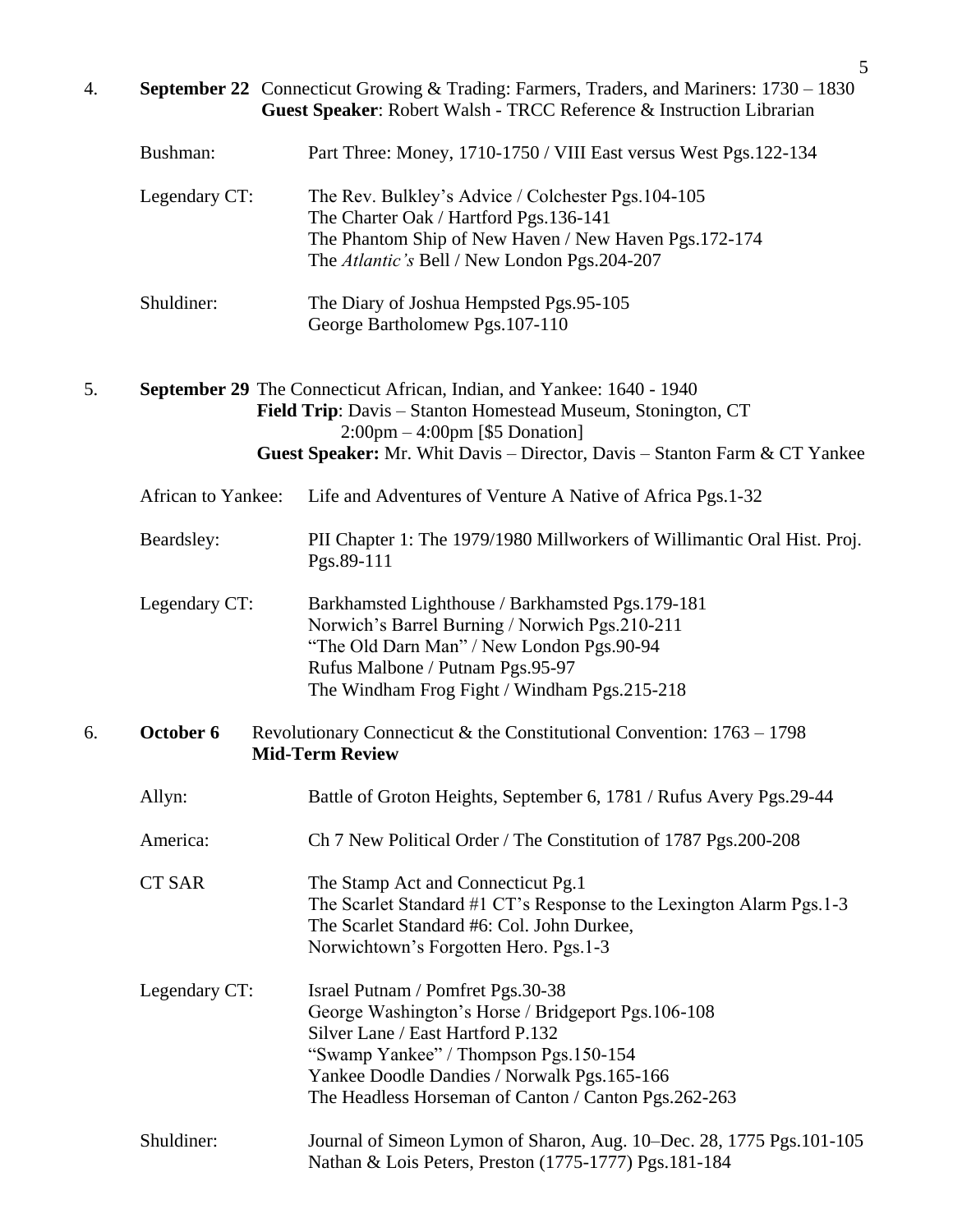| 7.  | October 13                                                 | 6<br>The Growth of Connecticut Industry: $1790 - 1890$<br>Field Trip: Willimantic Thread Mills - Willimantic, CT<br>Guest Speaker: Dr. Thomas R. Beardsley - Author / Windham Historian<br><b>Mid-Term Exam</b>                                                     |  |
|-----|------------------------------------------------------------|---------------------------------------------------------------------------------------------------------------------------------------------------------------------------------------------------------------------------------------------------------------------|--|
|     | Beardsley:                                                 | PI Chapter 1: Cotton City 1822-1926 Pgs.4-14<br>PI Chapter 2: Thread City 1857-1985 Pgs.15-28<br>PI Chapter 5: Silk City 1860-1900<br>Pgs.62-77                                                                                                                     |  |
|     | Legendary CT:                                              | Rhodes' Folly / Stonington Pgs.117-118<br>Abel Buell / Killingworth Pgs.52-55<br>Two Tales of the Insurance City / Hartford Pgs.221-226                                                                                                                             |  |
| 8.  | October 20                                                 | Connecticut Industry: 1790 - 1890<br>Southern New England Cultural History<br>Field Trip: History & Culture Fair - Mashantucket Pequot Museum, Mashantucket, CT<br>Local History & Culture Fair Project                                                             |  |
|     | Legendary CT:                                              | Jemima Wilkinson / Ledyard Pgs.84-89<br>"Mother" Bailey / Groton Pgs.56-58<br>Lantern Hill / North Stonington Pgs.121-122                                                                                                                                           |  |
| 9.  | October 27                                                 | The Attack on Stonington 1814<br>Connecticut and Slavery in Antebellum America: 1820 - 1860<br>Field Trip: Prudence Crandall Museum, Canterbury, CT<br>Guest Speaker: Kazimiera Kozlowski – Curator Prudence Crandall Museum                                        |  |
|     | Larned:                                                    | History of Windham County Vol.II Pgs.490-502                                                                                                                                                                                                                        |  |
|     | Legendary CT:                                              | Devils Den / Sterling Pgs. 123-124<br>Devil's Hopyard (and other Diabolical Places) / East Haddam / Pgs.125-131<br>Legends of Pirate Gold / Milford Pgs. 167-171<br>The Church of Bacchus / Eastford Pgs.219-220<br>The Jewett City Vampires / Griswold Pgs.245-246 |  |
|     | Shuldiner:                                                 | William Grimes, African-American, Connecticut (1824) Pgs.29-36                                                                                                                                                                                                      |  |
| 10. | <b>November 3</b> Connecticut for the Union: $1861 - 1866$ |                                                                                                                                                                                                                                                                     |  |
|     | Beardsley:                                                 | PI Chapter 3: William Eliot Barrows Pgs.29-34                                                                                                                                                                                                                       |  |
|     |                                                            | Boys from Rockville Chapter 1: The Context Pgs.5-9<br>Chapter 2: The Letters and Journal Pgs. 10-24<br>Chapter 3: The Narratives & World View Pgs.55-59                                                                                                             |  |
|     | Legendary CT:                                              | Capt. S. L. Gray / Lebanon Pgs.81-83                                                                                                                                                                                                                                |  |
|     | CT For the Union:                                          | Chapter 13: Mousetraps to Muskets Pgs.349-368                                                                                                                                                                                                                       |  |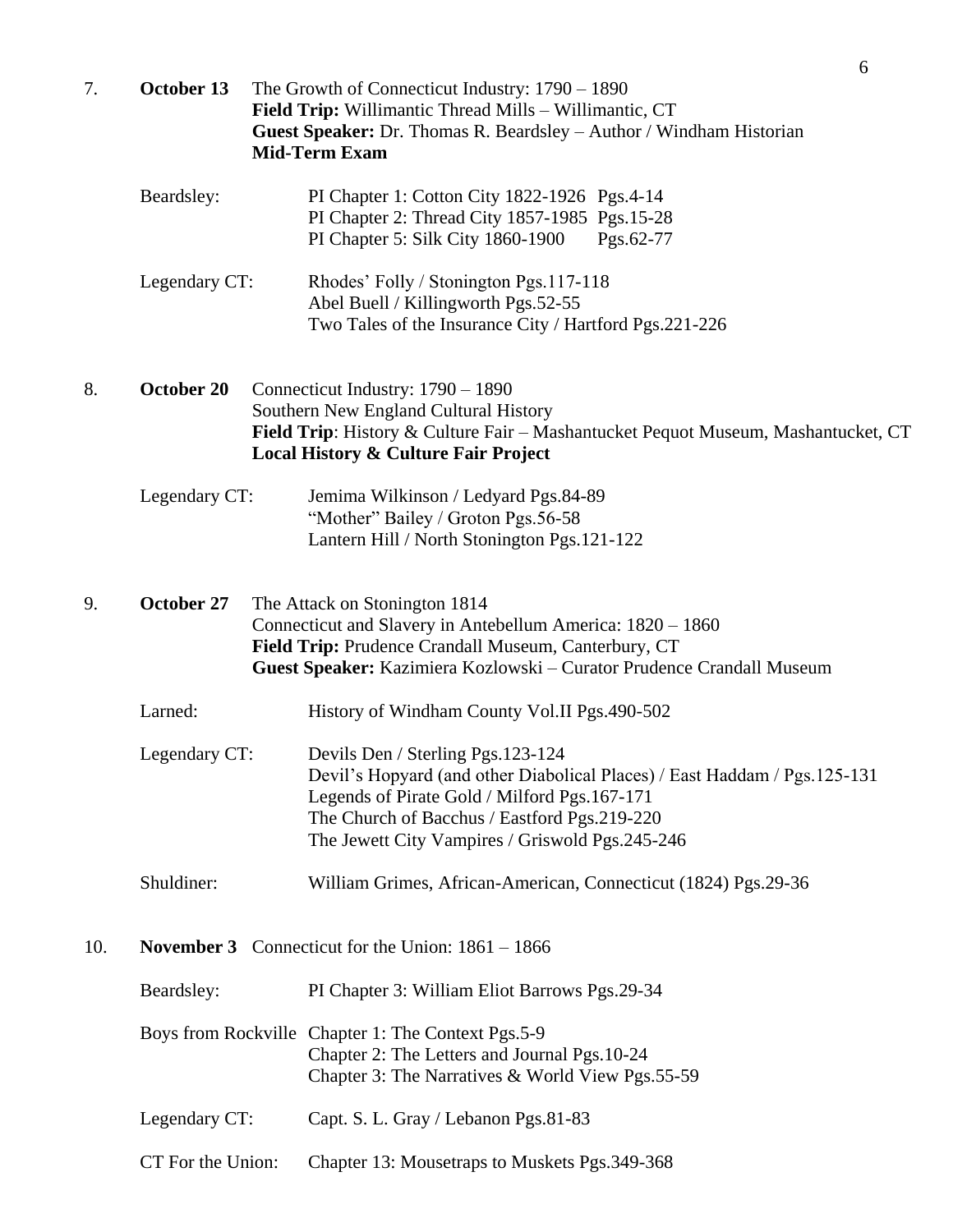## 11. **November 10** Life in an increasingly modern & industrialized Connecticut: 1870 – 1900  **Field Trip:** BJ Clyde's Cider Mill 1889, Old Mystic/Stonington, CT.

| Beardsley:        | PI Chapter 4: Electric Lighting Pioneers Pgs. 52-61                                                                                                                                    |             |
|-------------------|----------------------------------------------------------------------------------------------------------------------------------------------------------------------------------------|-------------|
| Legendary CT:     | "The Old Leatherman" / Harwington Pgs.23-29<br>The Winsted Wild Man / Winchester Pgs175-177<br>$XYZ / Deep River Pgs.192-194$<br>The Sunken House of Gardner Lake / Salem Pgs. 208-209 |             |
| CT for the Union: | Chapter 17: Readjustment Pgs429-448                                                                                                                                                    |             |
| Shuldiner:        | Introduction: Immigrants, Migrant and Ethnics Pgs. 17-23<br>Catherine Bond, England and Milford (1870-1872) Pgs.37-40<br>Albert John Roth, Harwinton (1988) Pgs.127-130                | 7<br>4<br>4 |

### 12. **November 17** World War I & The Great Depression: 1910 – 1938

| Beardsley:    | PI Chapter 5: Silk City 1900 – 1940 Pgs. 62-77<br>PII Chapter 6: Every village around us in Poland<br>Pgs.143-151<br>PII Chapter 12: The 1925 Strike Ruined Willimantic<br>Pgs.191-197 |
|---------------|----------------------------------------------------------------------------------------------------------------------------------------------------------------------------------------|
| Fraser:       | Land of Steady Habits / Chapters X-XII Pgs.48-56                                                                                                                                       |
| Legendary CT: | Perry Boney / Sherman Pgs.39-42<br>Elmer Bitgood / Voluntown Pgs.59-70<br>The Green Lady of Burlington / Burlington Pgs: 253-255                                                       |
| Shuldiner:    | Teresa Sokolowski, Poland and New Britian (1939) Pgs. 45-50<br>Raymond Blair, Connecticut Yankee (1940) Pgs.87-88<br>The Conditions of Wage-Earning Women & Girls (1914) Pgs.199-202   |

#### 13. **November 24 Thanksgiving Recess** – College Closed [Work on your Oral History Project!!]

| 14. | <b>December 1</b> Connecticut in the Second World War and Cold War: 1939 – 1989 |
|-----|---------------------------------------------------------------------------------|
|     | <b>Field Trip:</b> USS Nautilus Submarine Force Museum, Groton, CT.             |
|     | <b>Guest Speaker:</b> Rob Glenn – USN Nuclear Technician                        |

| Beardsley: | PII Chapter 4: I was the First Woman President Pgs. 126-135       |
|------------|-------------------------------------------------------------------|
|            | PII Chapter 13: I would not dare walk down main streetPgs.198-203 |
|            |                                                                   |

- Janick: CT 1914 to the Present / Chapter IV: The Reluctant War Pgs.55-72
- Legendary CT: The Black Dog of West Peak / Meriden Pgs.237-240 The Vanishing Hitchhiker / Chester Pg.264
- Shuldiner: Corrine Hughes, African-American, Connecticut (1987) Pgs.41-50 Alex Lopez, Puerto Rico and Waterbury (1981) Pgs.82-86